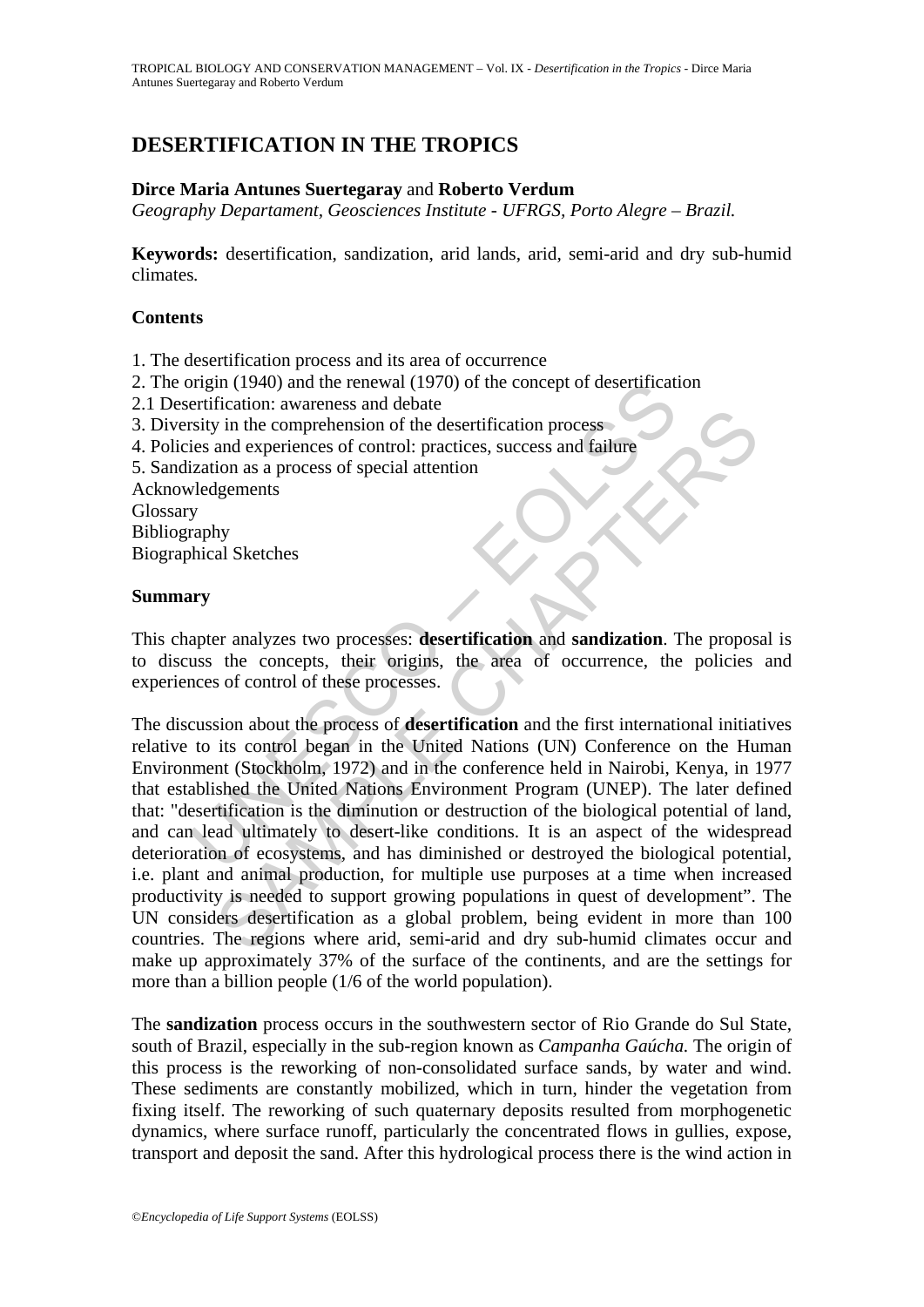this sand deposit.

The sandization process has been associated to desertification since the 1970´s. However, sandization is a single phenomenon associated to hydrological and wind processes, and associated to climate regimes that are different from those that characterize the desertification process.

#### **1. The desertification process and its area of occurrence**

The discussion on the process of desertification and the first international initiatives relative to its control originated from the United Nations (UN) Conference on the Human Environment (Stockholm, 1972) and, particularly, the conference held in Nairobi, Kenya, in 1977, establishing the United Nations Environment Program (UNEP). The later conference defined that "Desertification is the diminution or destruction of the biological potential of land, and can lead ultimately to desert-like conditions. It is an aspect of the widespread deterioration of ecosystems, and has diminished or destroyed the biological potential, i.e. plant and animal production, for multiple use purposes at a time when increased productivity is needed to support growing populations in quest of development. (UNEP, 1978)". Dregne, 1986.

This subject, therefore, comes to the debate "when the United Nations Conference to Combat Desertification (UNCCD) recognizes that desertification as an environmental problem with high human, social and economic cost" (Hulme & Kelly, 1993). Figure 1



Figure1 - The world's arid lands Source: UNESCO - 1979

According to these authors, the conference drafted a worldwide 20 year Convention to Combat Desertification (CCD) action plan. In the evaluation of the preceding authors, there are many indications that, after 16 years, this plan has had little success. The UN assessed the results of this plan at the Conference on Environment and Development (UNCED), the first Earth Summit – RIO 92. The CCD was adopted in June 1994 and opened for signature in Paris, October 1994.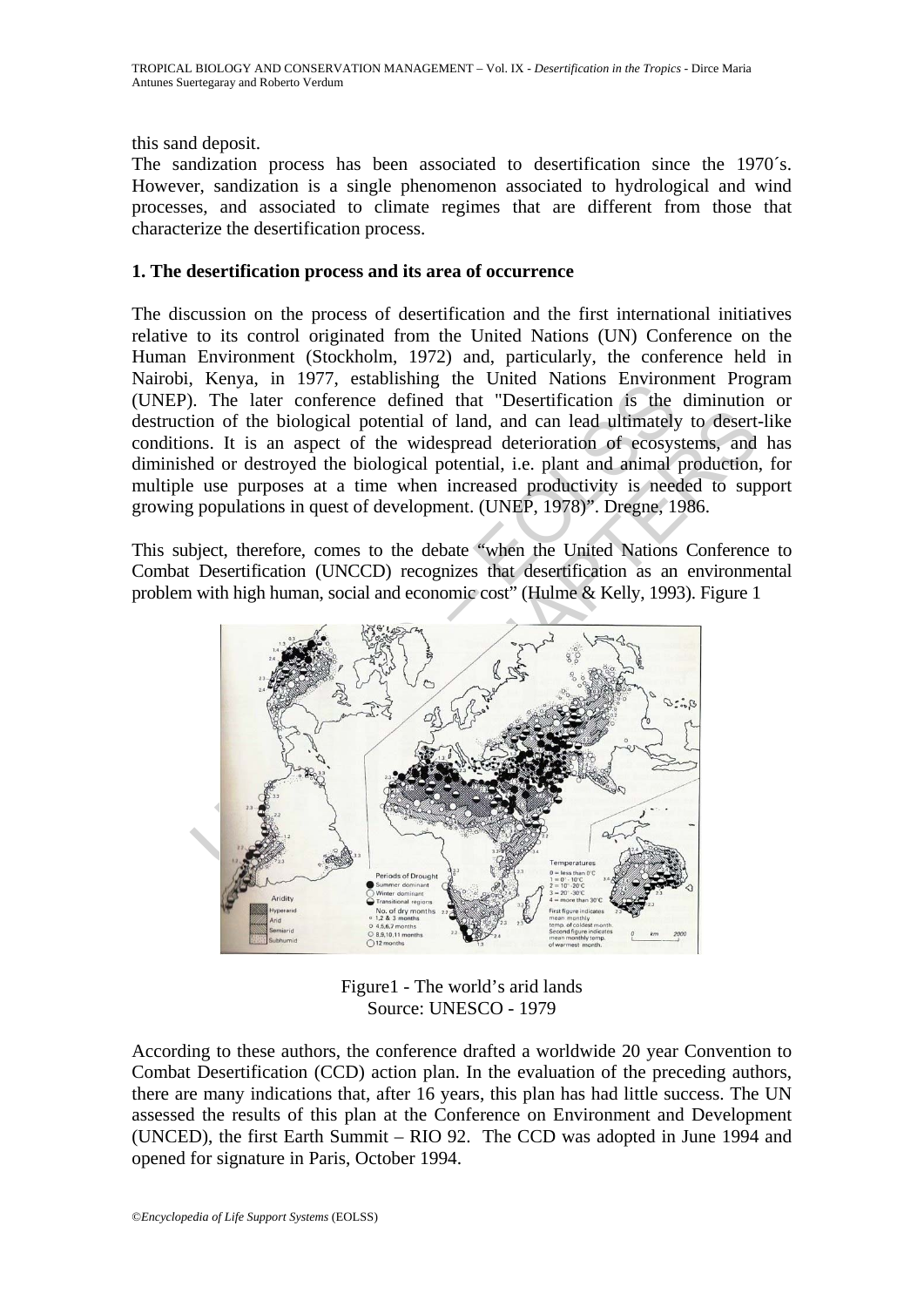The concern for this issue has its origin in the trend of decreasing precipitation, revealed in the Sahel (Africa). For many authors, this trend in the African region could be associated to continuous soil degradation, observed in decades prior to the 1960s.

Other scientists, such as Nichelson (1978), analyzed the degradation of this region by combining Chad Lake water level data, landscape descriptions and historical data, concluding that a dry up of one or two decades has been a characteristics of the Sahel climate, meaning that the present situation has been observed at other moments, during the last millennium.

The UN considers desertification a global problem, being evident in more than 100 countries. The regions where arid, semi-arid and dry sub-humid climates occur make up approximately 37% of the surface of the continents, and are the setting for more than a billion people (1/6 of the world population). The regions that are subject to desertification are those that present an arid index of up to 0.65. The arid index is defined by the ratio between precipitation and potential evapotranspiration, it being it an indicator to identify aridity around the world. Based on this index, the more arid the region is the smaller the arid index value, and greater is the risk of desertification, Figure 2. Besides this index, in recent studies, there are other factors to consider, that is, desertification is also associated to soil erosion and degradation, with damaging results to the fauna and flora of the afflicted areas (IBGE, 2004).



Figure2 - Map of areas at risk of desertification Source: The United Nations Conference on Desertification – 1977

## **2. The origin (1940) and the renewal (1970) of the concept of desertification**

While searching for the comprehension of the origin and basics that assembled the definition of desertification, two principles are essential to its study: geographic space and the time of its occurrence. Besides these principles, the worry over this phenomenon has been to define the forced alterations to the dynamics of the environment, including those changes of human organization and activities.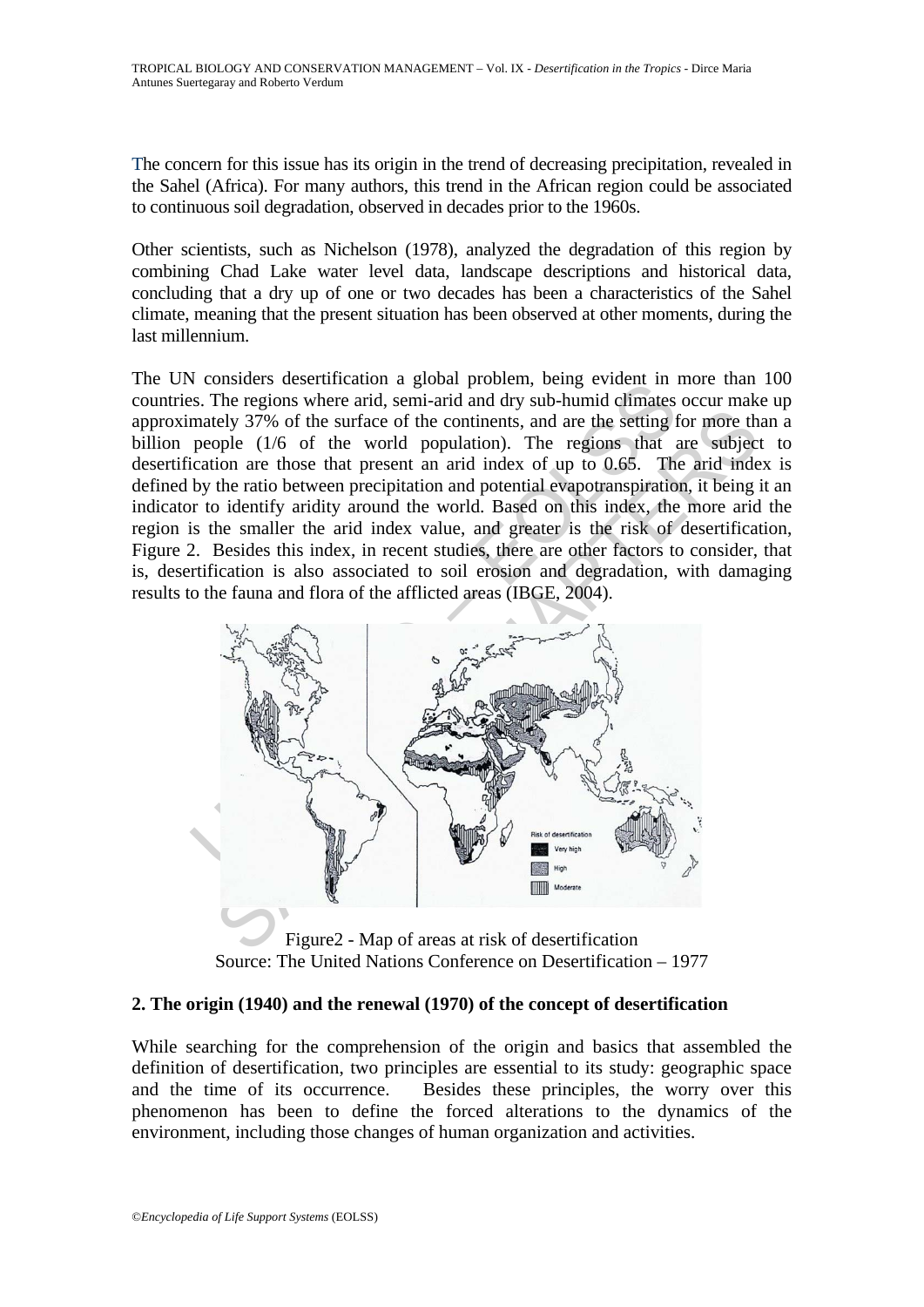On analyzing these two principles and the forced alterations to human societies, significant differences may be identified in the concept of desertification, as well as for the proposals to combat the phenomenon.

As for the conceptual bases of the process called desertification, according to Dregne 1986, "about 18 percent of the arid region of Africa is severely desertified, and most of that represented by grazing lands and rain-fed cropping lands on the south side of the Sahara. The other large area that is severely affected is the mountain slopes and the plains of North Africa. Moderate to high salinity affects about 30 percent of the irrigated land in Egypt (Aboukhaled et al., 1975). Ethiopia, Kenya, and the Maghreb countries of Algeria, Morocco, and Tunisia have been subjected to especially serious water erosion, whereas wind erosion has been most damaging in sub-Saharan West Africa".

According to the map in Figure2, in addition to the distinctive tropical regions, other areas, in other latitudes, are associated to the desertification process. This is the case for regions in Asia, North America, Australia, South America, and even in Europe.

According to Dregne 1986, such areas present the fallowing characteristics:

- *"In the arid regions of Asia is characterized by overgrazing of the rangelands of the Middle East and Central Asia, water erosion of cultivated lands from eastern China to the Mediterranean Sea, and salinization and waterlogging on a large scale in Iraq, Pakistan, China.*
- Total in the map in Figure 2, in addition to the distinctive tropical<br>ing to the map in Figure 2, in addition to the distinctive tropical<br>in Asia, North America, Australia, South America, and even in Bi<br>in Asia, North Amer to the map in Figure2, in addition to the distinctive tropical regions, of<br>ther latitudes, are associated to the desertification process. This is the case<br>stas, North America, Australia, South America, and even in Europe.<br> *There are about 450 million hectares in the arid regions of Canada, the United States, and Mexico. Approximately two-thirds of that total is moderately desertified and less than one-third severely desertified, with a considerable area of slightly desertified land and four small delineations of very severely desertified land.*
- *The coast of Peru is crossed by a large number of short rivers, flowing from the Andes to the Pacific Ocean. Many of the irrigated valleys are affected to some degree by salinization and waterlogging. The valleys constitute only a small part of the coast desert of Peru and even less of the Chilean desert. Most of the desert has experienced little development or desertification.*
- *Farther south, in the semiarid coastal mountains of Chile, land degradation, due to overgrazing and cultivation of sloping lands, has been severe around population centers. Indiscriminate woodcutting has also been an important negative factor in the development of the region.*
- *In Argentina, which has more arid land than any other South American country, overgrazing has led to the degradation of range vegetation, from the high plateaus in the north to the cold Patagonian desert in the south. Wind erosion plagues both range and cultivated lands, especially in the southern half of the nation.*
- *Salinization and waterlogging do not affect a high percentage of the total cultivated land in Spain but important and large areas of affected soils do occur in irrigated valleys. The major salt-affected areas in the northeast are in the Ebro River watershed, in the vicinity of Zaragosa and Herida.*
- *Desertification is most extensive in the saltbush-bluebush (Atriplex-Maireana)*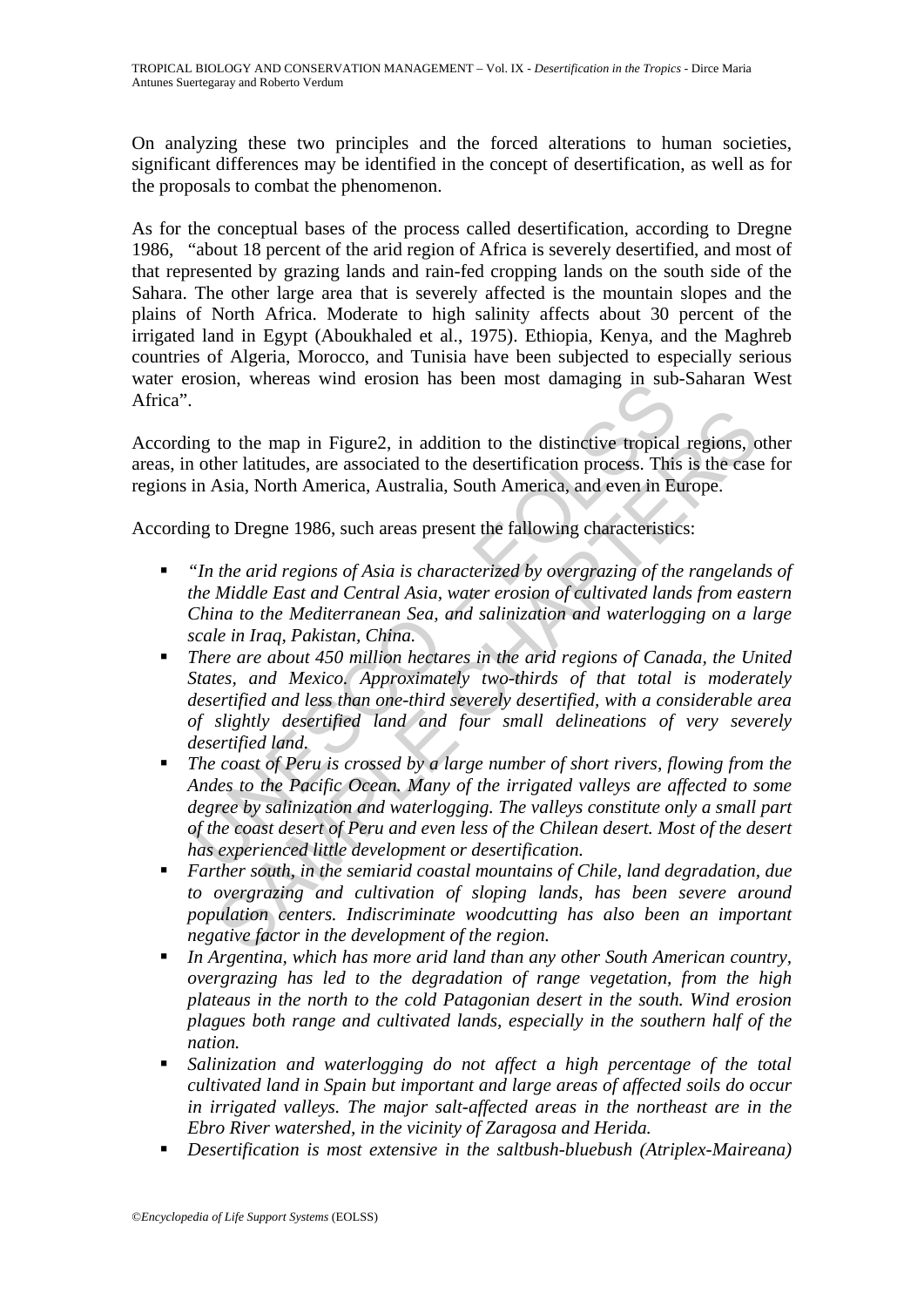*vegetation type occurring in New South Wales and South Australia, where overgrazing has caused degeneration of the plant cover. Degradation of the vegetation, due to overgrazing, has also been severe on the fine-textured lowland soils (Vertisols) of eastern Australia and in the flood plains and surrounding slopes of coastal river valleys, particularly the Gascoyne, Ord, and Victoria catchments in Western Australia and the Northern Territory.* 

 *There are about 450 million hectares in the arid regions of Canada, the United States, and Mexico. Approximately two-thirds of that total is moderately desertified and less than one-third severely desertified, with a considerable area of slightly desertified land and four small delineations of very severely desertified land."* 

## TO ACCESS ALL THE **18 PAGES** OF THIS CHAPTER, Visit: http://www.eolss.net/Eolss-sampleAllChapter.aspx

#### **Bibliography**

- - -

TO ACCESS ALL THE 18 PAGES OF THIS CHAPT<br>Visit: http://www.eolss.net/Eolss-sampleAllChapter.a<br>polysist: http://www.eolss.net/Eolss-sampleAllChapter.a<br>no Sudeste Goiano. Dissertação (Mestrado em Ciências Ambientais) - Unive ANTUNES, E. C. (2006) Recuperação de áreas degradadas por meio de recomposição vegetal em solos arenosos no Sudoeste Goiano. Dissertação (Mestrado em Ciências Ambientais) - Universidade Federal de Goiás [Author analyzes the sandization process in the Southwest of the state of Goiás/Brazil and he proposes forms of replacement of the soil with native vegetable covering.]

CONTI, J. B. (1989) A desertificação como problema ambiental. In*:* III Simpósio de Geografia Física Aplicada. Nova Friburgo. p. 189-194. [Author points out the climatic and ecological desertification in the world and in Brazil.]

CO ACCESS ALL THE 18 PAGES OF THIS CH[APT](https://www.eolss.net/ebooklib/sc_cart.aspx?File=E6-142-DE-03)ER,<br>
Visit: http://www.eolss.net/Eolss-sampleAllChapter.aspx<br>
E. C. (2006) Recuperação de áreas degradadas por meio de recomposição vegetal em<br>
Sudoeste Goiano. Dissertação (Mestrado CONTI, J. B. (1997) As conseqüências de uma relação conflituosa Homem x meio: desmatamento e desertificação. In: A Geografia Física e as relações sociedade/natureza no mundo tropical. USP. São Paulo. p. 19-22. [Author relates the enviromental degradation during the occupancy of the brazilian tropical zone, with the desertification degree.]

DREGNE, H. E. (1986). Desertification of arid lands. In Physics of desertification*,* ed. F. El-Baz and M. H. A. Hassan. Dordrecht, The Netherlands: Martinus, Nijhoff. p. 19. [Author analyzes the problem of the desertification in arid areas indicating the main causes of that phenomenon in those areas.]

GOUDIE. A. S. (1990) Desert degradation. Techniques for desert reclamation. John Wiley & Sons. Chichester. p. 286. [Author relates the deserts dynamics in the world to the climatic and human actions.]

HULME, M & KELLY, M. (1993). Exploring the links between: Desertification and Climate Change. Environment. 35 (6): 5-11. Washington. [The work introduces an analysis of the relationship of the climate with the desertification, demonstrating that areas that suffered drought phenomena related with desertification have those oscillations as climatic characteristics along the time.

IBGE. Instituto Brasileiro de Geografia e Estatística. Indicadores de Desenvolvimento Sustentável.(2004) Estudos e pesquisas informações Geográficas (4). Coordenação de Recursos Naturais e Estudos Ambientais e Coordenação de Geografia. Rio de Janeiro.p.389 [It is a study accomplished by IBGE that expressed the analysis of the indicators of sustainable development. It emphasizes processes of degradation of the soil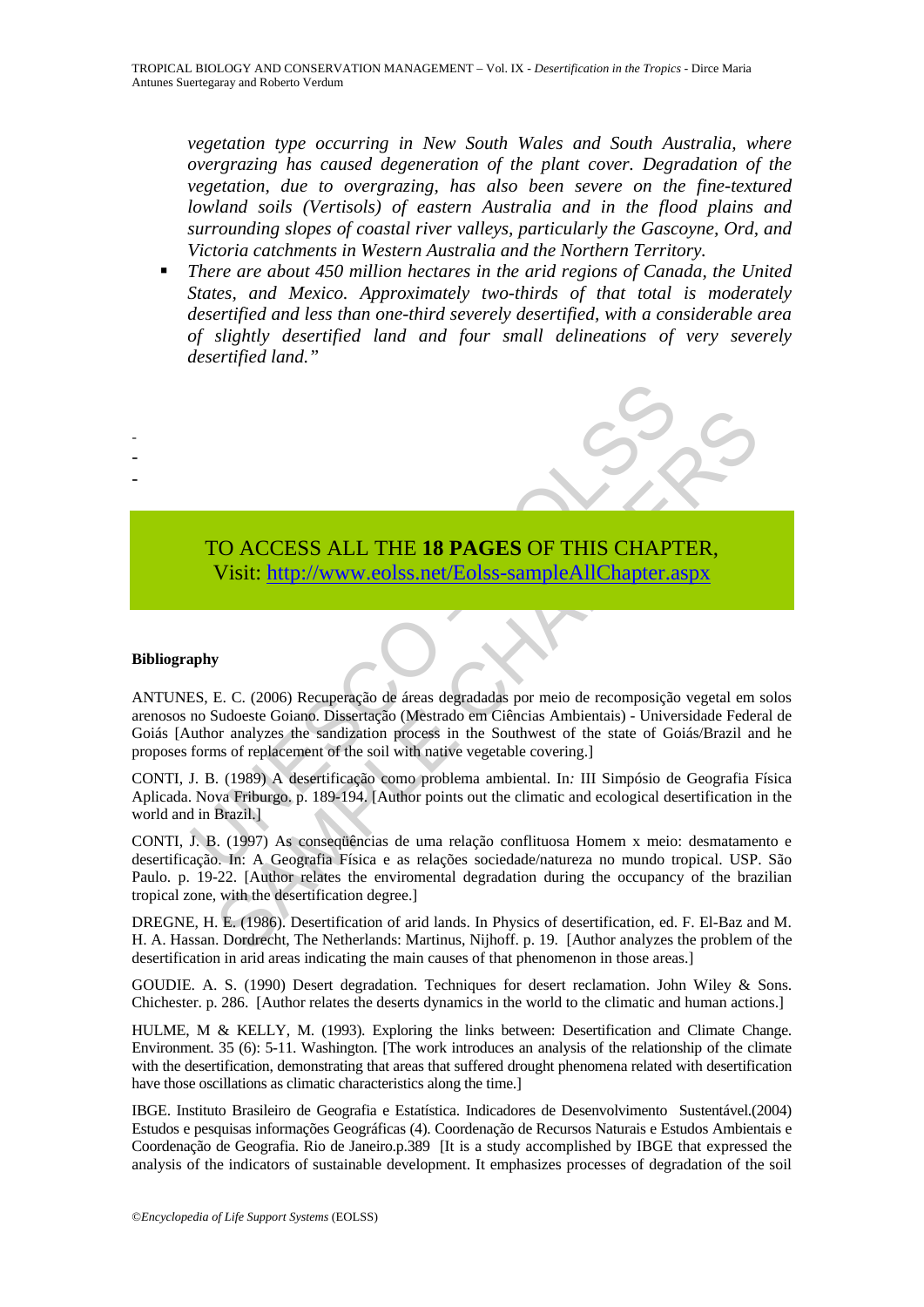as the desertification in the Northeast of Brazil and sandization in the Southwest of Rio Grande do Sul.]

IMPRENSA @ UNICAMP.br acessado em 28/1/2007. [Newspaper on line of UNICAMP that reveals the research results on the theme of the sandization in the Center-west of Brazil in one of their reports.]

JORNAL O POPULAR. (digital) 6/6/2006 acessado em 28/1/2007. [Report that shows the result of teacher's research linked to the theme in UFGO (Universidade Federal de Goiás).]

LATORRE ALONSO, J. (1989) Algumas Experiencias de Reflorestación de Zonas Áridas y Semiáridas de Chile. Degradacion de Zonas Áridas en el Entorno Mediterrâneo. Ministério de Obras Públicas e Urbanismo, Madri. p. 117-150. [Text that shows recovery experiences of degraded areas in the arid regions of Chile.]

LE HOUÉROU, H.N (1977) The Nature and Cause of Desertification. Arid Zone News Letter*.* University of Arizona, Tucson. 3:1-7. [The text discusses the desertification and desertization concepts indicating the distinction between both.]

LE HOUÉROU, H.N. (1989) Agrosilvicultura e Silvopastoralismo para Combatir la Degradación del Suelo en la Cuenca Mediterrânea. Viejas soluciones para problemas nuevos. Degradación de Zonas Áridas en el Entorno Mediterrâneo. Ministério de Obras Públicas e Urbanismo, Madrid. p. 105-116. [The text analyzes critically experiences to combat problems of soil degradation in the Mediterranean areas.]

MAINGUET, M. (1994) Desertification natural background and Human mismanagement. 2<sup>nd</sup> edition. Springer-Verlag. Berlin. p. 314. [Important reference about the desertification concept and its different approaches with time; the author presents case studies in the different places in the world.]

MAINGUET, M. (1995) La désertification expression de la décadance? In*:* L'Homme et la sécheresse. Édition Masson. Paris. p. 285-296. [Author points out different aspects of desertification, as its nature and the role of human interventions in its origin, its physic and human dimensions.]

MAINGUET, M. (1995) Les notions d'áridite et de secheresse dans les ecosystems secs. In: L'Homme et la sécheresse. Édition Masson. Paris. p 27-50. [Author shows the differences in the concepts of aridity and dryness in the context of dry ecosystems, pointing out the different degrees of aridity and types of dryness that are related to the desertification.]

EROU, H.N. (1989) Agrosilvicultura e Silvopastoralismo para Combatir la Cuenca Mediterrâneo. Viejas soluciones para problemas nuevos. Degrad<br>
el Entorno Mediterrâneo. Ministério de Obras Públicas e Urbanismo, Madrid<br>
7es c Contained Mathematic Mathematic USA. Itselation and product a properties and the control of the CHAPTER A DECAL THR (not apply a method). Natrid, p. 105-116. critically experiences to combat problems of soil degradation in NICHELSON, S.E. (1978) Climatic Variations in Sahel and other African Regions During the Past Five Centuries. Journal of Arid Environments. USA. 1:3-24. [It approaches the study of the climatic variations of Sahel during the years seeking to discuss that variation in the relationship with the causes of the desertification.]

NIMER, E. (1980) Subsídio ao plano de ação mundial para combater a desertificação – Programa das Nações Unidas para o Meio Ambiente. In: Revista Brasileira de Geografia*.* 42(3). jul/set. Rio de Janeiro. p. 612-627. [Important Brazilian work about the understanding of desertification in Brazil and in the world, showing international and national policies against desertification.]

NIMER, E. (1988) Desertificação: realidade ou mito? In: Revista Brasileira de Geografia. 50(1) jan/mar. Rio de Janeiro. p. 7-39. [Author recovers his 1980' work adding new debates about desertification in Brazil and in the world.]

PROGRAMA DE AÇÃO NACIONAL DE COMBATE À DESERTIFICAÇÃO E MITIGAÇÃO DOS EFEITOS DA SECA: PAN – BRASIL (2004). Ministério do Meio Ambiente. Secretaria de Recursos Hídricos. Brasília. p. 242. [The most important official document from Brazilian government about the desertification, its occurrence and the policies and techniques used to combat it.]

RAPP, A. (1974) A riview of desertification in Africa: water, vegetation and man. Secretariat for International Ecology (SIES), Report nº 1, Stockolm. p . 77. [Author analysis the arid and semi-arid regions classification to assert that desertification deals with the propagation of the environmental conditions of these regions.]

ROCHETTE, R.M. (1989) Le Sahel en lutte contre la désertification: leçons d'éxpériences. Comité Inter.- États de lutte contre la sécheresse au Sahel, CILSS. Margraf. Weikersheim. p. 696. [Author characterizes the desertification in the Sahel, África, and presents experiences made with local communities to its control.]

SOUTO, J.J.P. (1985) Deserto, uma Ameaça? Estudos dos Núcleos de Desertificação na Fronteira Sudoeste do Rio Grande do Sul. Secretaria da Agricultura, Porto Alegre, Rio Grande do Sul, p. 169. [This book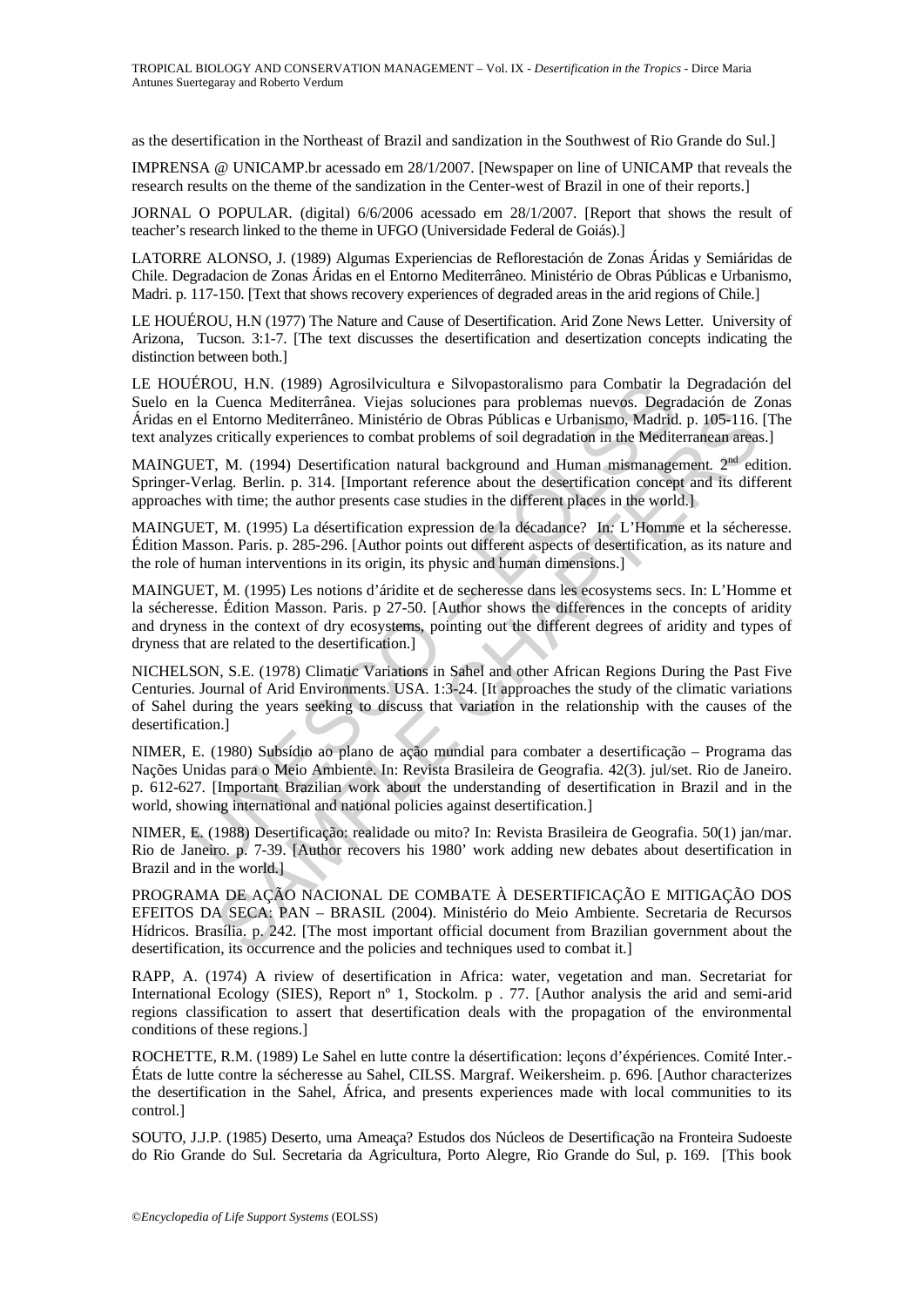presents an analysis of the causes of the desertification in the Southwest of Rio Grande do Sul, attributing to that process human cause.]

SUERTEGARAY, D.M.A. (1996) Desertificação: recuperação e desenvolvimento sustentável. In: Geomorfologia e Meio Ambiente*.* Guerra A.J.T. & Cunha S.B. da (org.). Rio de Janeiro. p. 249-266. [The text rescues the desertification and sandization concepts, presents examples of recovery processes and analyzes critically the proposals of use of those areas for forestation.]

SUERTEGARAY, D. M. A. (1998) Deserto Grande do Sul. Editora da UFRGS. Porto Alegre. p. 109. [The book is the synthesis of the theory that demonstrates that the deserts or sand deposits of the Southwest of Rio Grande do Sul have natural origin and recently, due to the fragility of that landscape they suffer enlargement process.]

SUERTEGARAY, D. M. A., GUASSELI, L. A., VERDUM, R., BASSO, L. A., MEDEIROS, R. M., BELLANCA, E., BERTÊ, A. M. A. (2001) Projeto Arenização no Rio Grande do Sul, Brasil: gênese, dinâmica e espacialização. Biblio3w Revista Bibliográfica de Geografia y Ciencias Sociales, Número 287, Volumen VI. Universidad de Barcelona. Barcelona. [This text speaks about the Atlas, about the occurrence area and about the dynamics of the sandization, indicating the distribution, the genesis and the recovery forms.]

SUERTEGARAY, D. M. A., VERDUM, R., BELLANCA, E. T., UAGODA, R. S. (2005) Sobre a gênese da arenização no sudoeste do Rio Grande do Sul. Revista Terra Livre, v.1, p. 135 - 150. [The article presents the last interpretations on the genesis of the sand deposits and the sandization process.]

e espacialização. Biblio de Barcelona. Barcelona. Racelona y Ciencias umen VI. Universidad de Barcelona. Barcelona. Trinis text speaks about the dynamics of the sandization, indicating the distribution, the forms.]<br>CGRRAY, rea and about the dynamics of the sandization, indicating the distribution, the genessis ans.]<br>
IS.]<br>
RAY, D. M. A., VERDUM, R., BELLANCA, E. T., UAGODA, R. S. (2005) Sobre a geness ans.]<br>
IS.]<br>
RAY, D. M. A., VERDUM, R., SUERTEGARAY, D. M. A, GUASSELI, L. A., VERDUM, R. (2001) Atlas da Arenização - Sudoeste do Rio Grande do Sul. Porto Alegre: Centro Estadual de Pesquisas em Sensoriamento Remoto e Meteorologia e Governo do Rio Grande do Sul, v.1. p.84. [Atlas that shows the distribution of the sand deposits, the explanation about their genesis and indication of recovery processes.]

UNESCO (1977) Conferência das Nações Unidas sobre a Desertificação*.* Nairobi.Quênia. [The most important international reference about desertification.]

UNESCO (1992) Conferência do Rio. Agenda 21. Rio de Janeiro.Brasil. [The most important international reference about the world-wide environmental concerns; it dedicates a specific chapter to desertification.]

VERDUM, R. (1997) Approche Géographique des "déserts" dans les communes de São Francisco de Assis et Manuel Viana, État du Rio Grande do Sul, Brésil. Tese de Doutorado. Université de Toulouse Le Mirail. Toulouse. p. 211. [Study about the climate, geology, soil, geomorphology, hydrology and of human occupancy dynamics of sandisation in south of Brazil.]

VERDUM, R., QUEVEDO, D., ZANINI, L., CÂNDIDO, L.(2002) Desertificação: questionando as bases conceituais, escalas de análise e conseqüências. Revista Geographia, v.3. Niterói, p.119 - 132. [Authors show the diverse use of the desertification concept in scientific articles, books and from geography postgraduation students.]

VERDUM, R. (2004) Tratados internacionais e implicações locais: a desertificação. Revista Geographia, v.11. Niterói. p.79 - 88. [Author points out the international agreements about the desertification and their relations with Brazilian legislation and the propositions to its control in Brazil.]

VERDUM, R. (2003) Un cas spectaculaire du grand ravin Oliveira In: Mélanges des Études Hydrologiques. Geode & Office Internation de l'Eau. Toulouse. p. 94-106. [Case-study of a gully, that points out the environment fragility and the water dynamics for the formation of great erosions.]

#### **Biographical Sketches**

**Dirce Maria Antunes Suertegaray** is a geography graduate by the Federal University of Santa Maria (*Universidade Federal de Santa Maria*) – Brazil, Master of Arts in Physical Geography by the University of Sao Paulo (1988) – Brazil (*Universidade de São Paulo*). She was professor at FIDENE/Unijui – Brazil –, from 1973 to 1981, and at Federal University of Santa Maria from 1978 to 1985. Nowadays she has been a titular professor at Federal University of Rio Grande do Sul (*Universidade Federal do Rio Grande do Sul*) - Brazil. She has experience in the geoscience field, with emphasis on physical geography, studying especially the following subjects: environment and city, desertification/sandization, geography